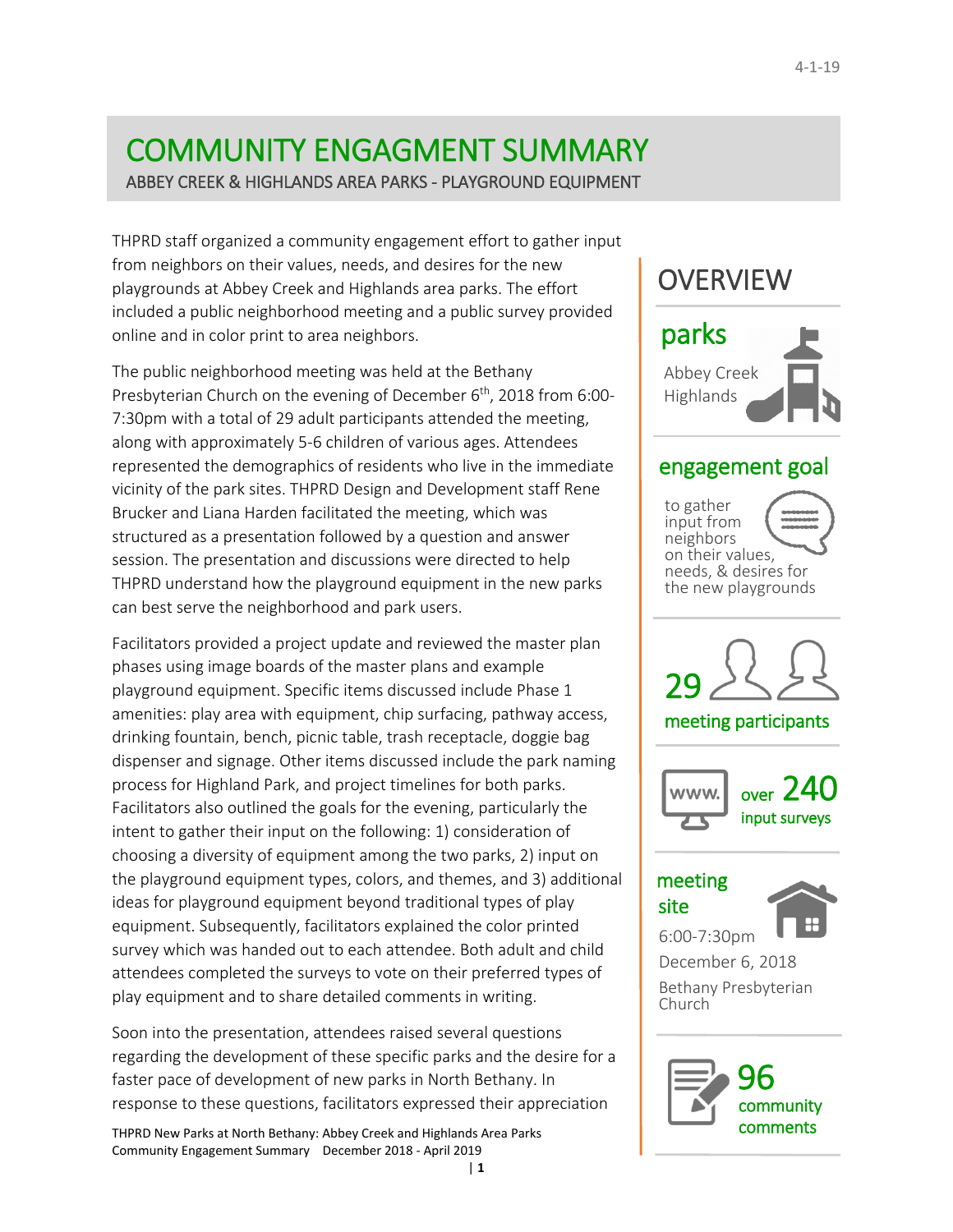that attendees were excited about THPRD resources and positive users of parks. Facilitators also described the long processes of prioritizing projects throughout the district, acquiring property, negotiating with developers, budgeting, and developing parks and trails. Facilitators answered questions to the best of their ability, while also refocusing the conversation on the development of Abbey Creek and Highlands area parks and their respective play equipment. Both verbal and written survey comments were captured regarding concerns and requests for both parks. These are summarized in the following bullet points.

#### Park amenities requested for both parks:

- Portable bathrooms
- Durable benches and play equipment, especially climbing bars and monkey bars
- Benches, picnic tables, covered picnic areas, and accommodations for older park-goers
- Rain/shade shelters over playground equipment and picnic area for Phase I of development (picnic shelter currently planned for Phase II)
- Sand or sandbox play area
- Splashpad
- Walking paths
- Athletic features, especially basketball and tennis

#### Concerns for both parks:

- Parking availability for parks
- Need for seeding, irrigation, and mowing of fields
- One comment expressed appreciation for this effort of THPRD to build parks in North Bethany

#### Next Steps:

Into spring of 2019, THPRD will continue evaluating the current design and the construction costs for Abbey Creek area park. Every effort will be made to provide the best Phase 1 amenities and play design possible with the given budget. THPRD is currently exploring play equipment options for the Highland area park, as well. It should be noted that development of the Highland area park is planned on a longer timeline. While park plans are subject to change based on funding and construction variables, THPRD expects to have more finalized design plans for both Abbey Creek and Highlands area parks by the end of spring 2019.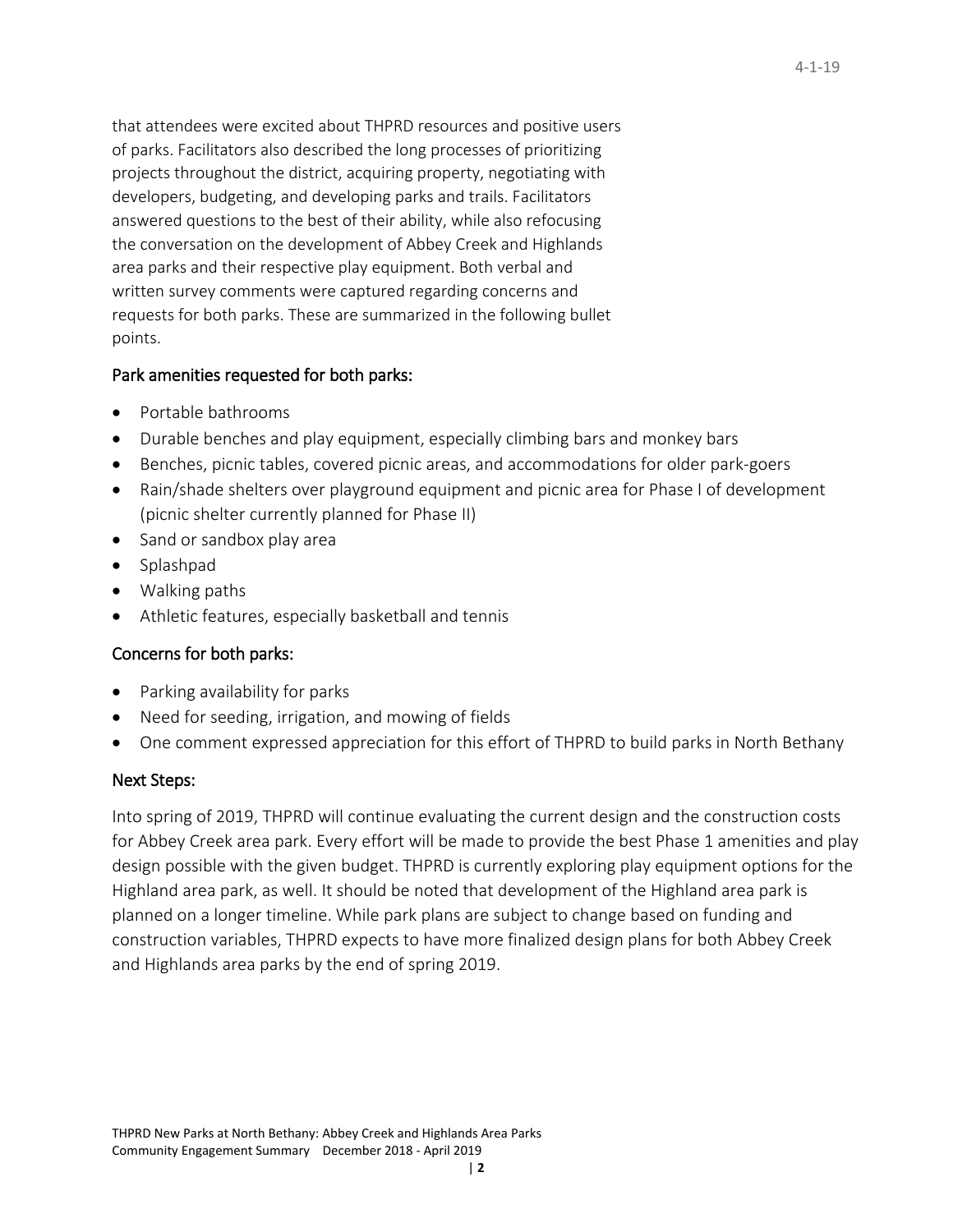During the community engagement process a total of 172 surveys were collected for Abbey Creek area park and 74 surveys were collected for Highlands area park. Both English and Spanish surveys were offered on the THPRD website for 18 days. The same surveys were offered in color print at the public meeting where all survey respondents chose to complete English surveys. Survey results are illustrated in the bar charts below.

#### Abbey Creek Area Park – Survey Results

#### Trends in comments and requests for Abbey Creek:

- Play equipment for younger youth (toddlers to elementary ages); separate toddler play activities from older youth play activities
- Concern that playground might be located too close to the street in Master Plan, and therefore, may need to add a fence or move the playground further away from the road
- Combine playground style with fitness and/or individual play activities



#### Play Activities: 172 respondents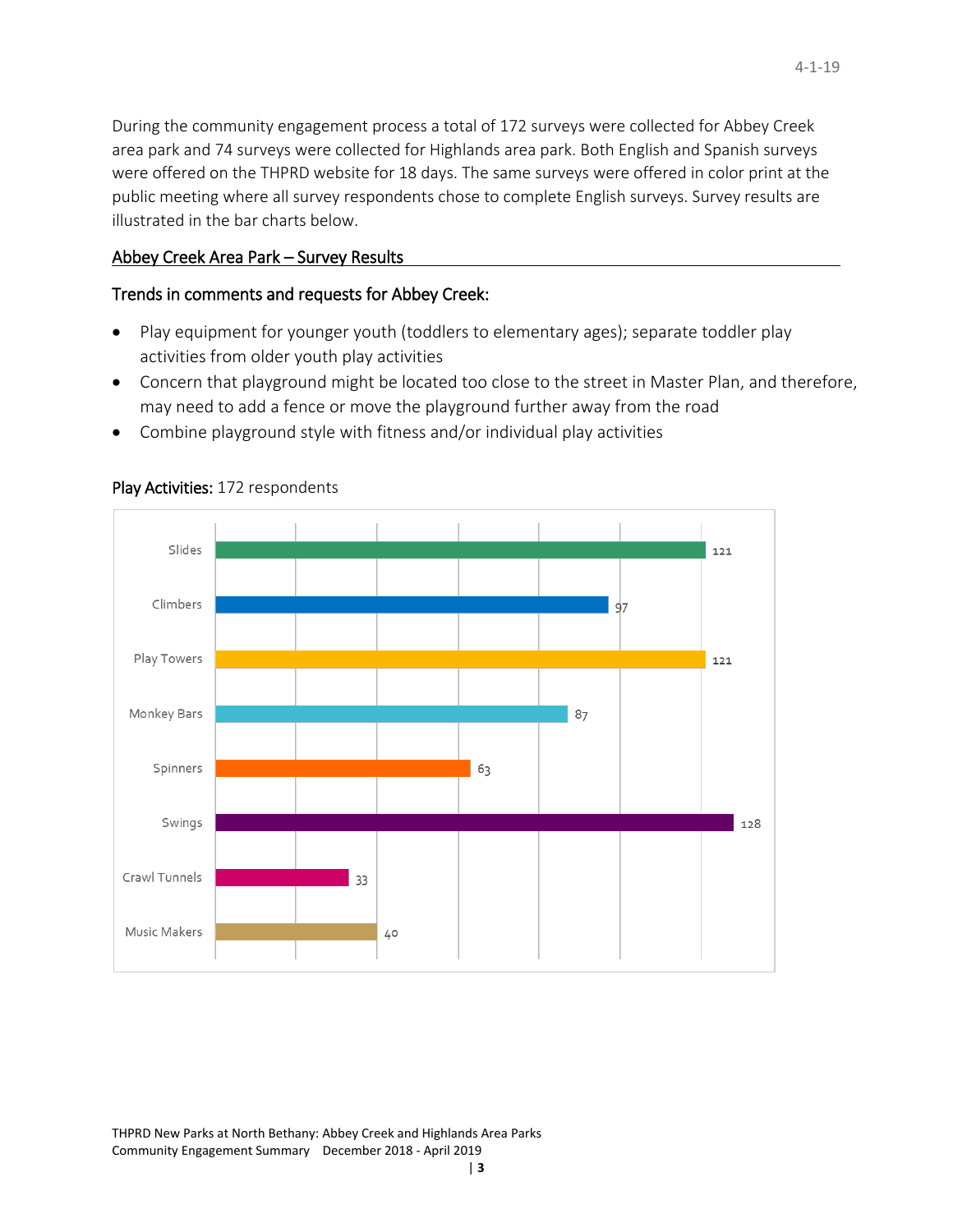#### Color Style: 163 respondents



#### Playground Style: 161 respondents

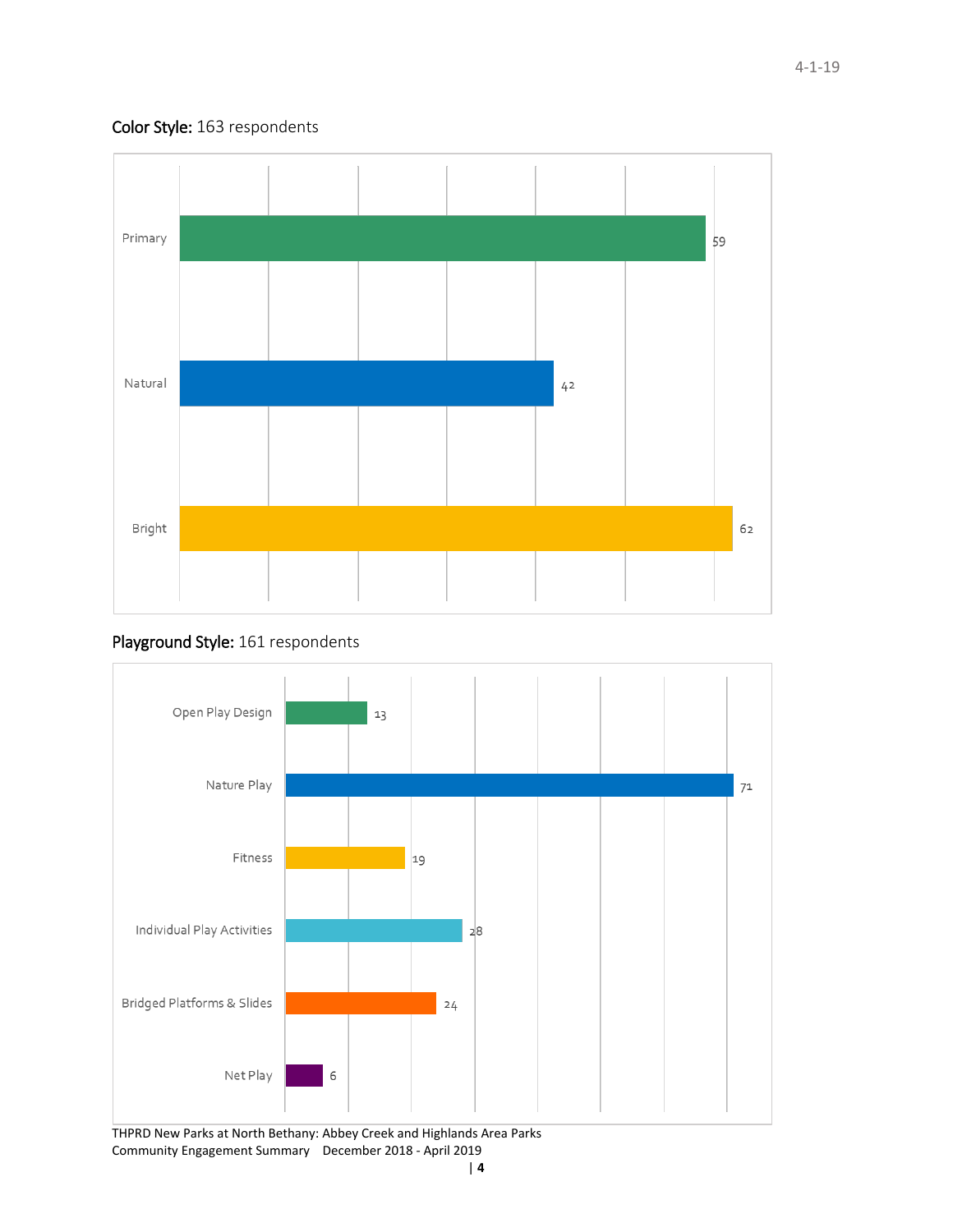#### Highlands Area Park – Survey Results

#### Trends in comments and requests for Highlands:

- Combine playground styles for a hybrid of different styles
- Establish a plant screen in Phase I of development to provide an additional barrier to stopping balls from hitting houses.
- Play equipment for younger & older youth, including swings that accommodate adults
- Request to grade, seed, irrigate, and mow field until construction begins in 2020 to create a safe space for kids and families in the meantime



#### Play Activities: 74 respondents